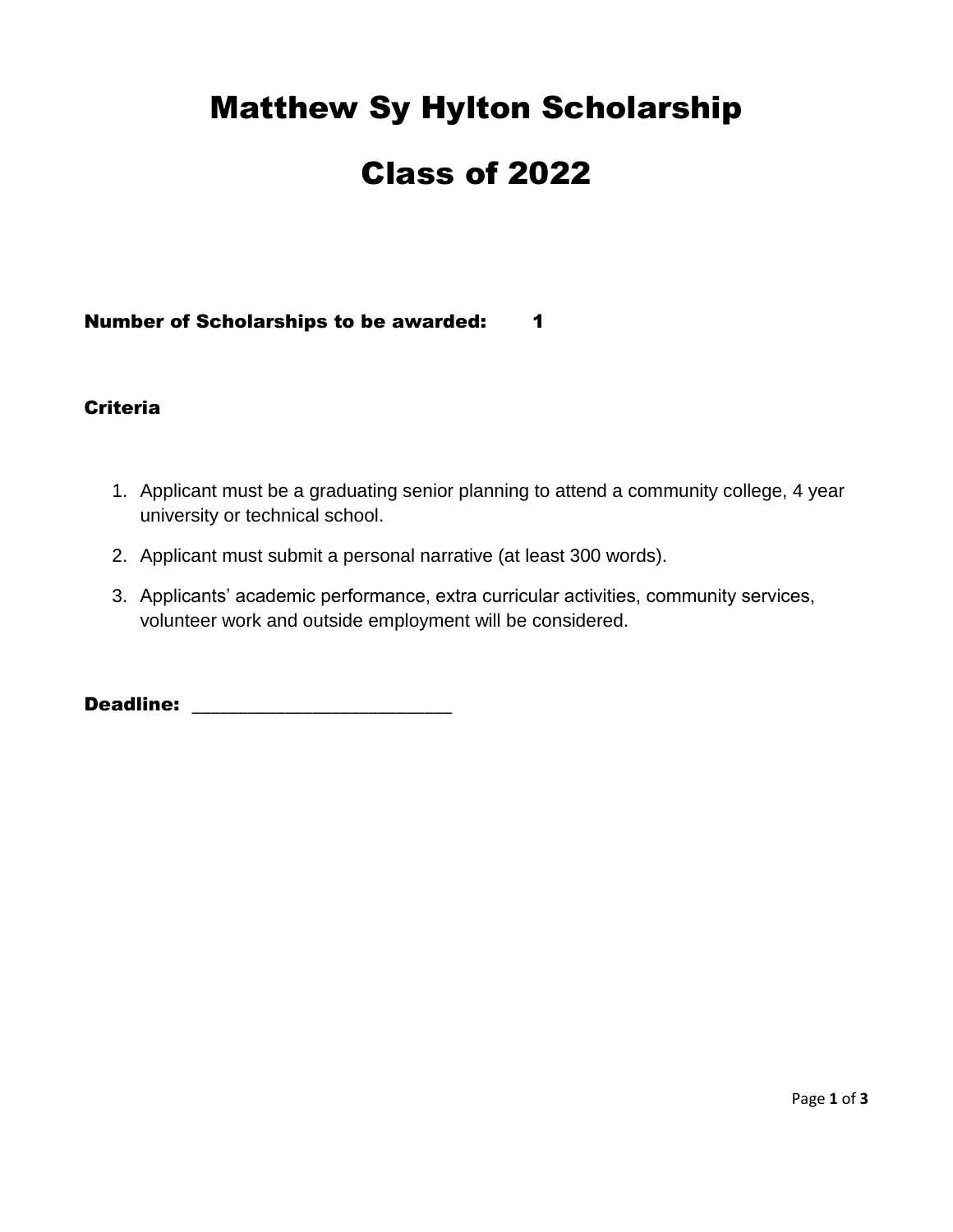### Matthew Sy Hylton Scholarship Application Class of 2022

|                                                                     | <b>Date</b><br><u> 1980 - Jan Barbara, martin da kasar Amerikaan kasar da</u> |
|---------------------------------------------------------------------|-------------------------------------------------------------------------------|
| Name                                                                | <b>Age</b>                                                                    |
| Father's Name                                                       |                                                                               |
| Mother's Name ____________________                                  | <b>Occupation</b>                                                             |
| Number of Children in Family _______ Number attending College _____ |                                                                               |
| <b>Number of years in Mineola High School _____</b>                 |                                                                               |
| What are your SAT scores: Math ___ Critical Reading _               | <b>Writing</b>                                                                |
| Date you expect to enter college or trade school                    |                                                                               |

 $\_$  ,  $\_$  ,  $\_$  ,  $\_$  ,  $\_$  ,  $\_$  ,  $\_$  ,  $\_$  ,  $\_$  ,  $\_$  ,  $\_$  ,  $\_$  ,  $\_$  ,  $\_$  ,  $\_$  ,  $\_$  ,  $\_$  ,  $\_$  ,  $\_$  ,  $\_$  ,  $\_$  ,  $\_$  ,  $\_$  ,  $\_$  ,  $\_$  ,  $\_$  ,  $\_$  ,  $\_$  ,  $\_$  ,  $\_$  ,  $\_$  ,  $\_$  ,  $\_$  ,  $\_$  ,  $\_$  ,  $\_$  ,  $\_$  ,

\_\_\_\_\_\_\_\_\_\_\_\_\_\_\_\_\_\_\_\_\_\_\_\_\_\_\_\_\_\_\_\_\_\_\_\_\_\_\_\_\_\_\_\_\_\_\_\_\_\_\_\_\_\_\_\_\_\_\_\_\_\_\_\_\_\_\_\_\_\_\_\_\_\_\_\_ \_\_\_\_\_\_\_\_\_\_\_\_\_\_\_\_\_\_\_\_\_\_\_\_\_\_\_\_\_\_\_\_\_\_\_\_\_\_\_\_\_\_\_\_\_\_\_\_\_\_\_\_\_\_\_\_\_\_\_\_\_\_\_\_\_\_\_\_\_\_\_\_\_\_\_\_

What is your proposed vocation or profession?

Why do you want to enter your chosen vocation or profession?

Extra curricular activities and offices held during your high school  $y$ ears $\qquad \qquad \qquad$ 

What obstacle did you overcome during your life in and/or outside of school?

\_\_\_\_\_\_\_\_\_\_\_\_\_\_\_\_\_\_\_\_\_\_\_\_\_\_\_\_\_\_\_\_\_\_\_\_\_\_\_\_\_\_\_\_\_\_\_\_\_\_\_\_\_\_\_\_\_\_\_\_\_\_\_\_\_\_\_\_\_\_\_\_\_\_\_\_  $\_$  ,  $\_$  ,  $\_$  ,  $\_$  ,  $\_$  ,  $\_$  ,  $\_$  ,  $\_$  ,  $\_$  ,  $\_$  ,  $\_$  ,  $\_$  ,  $\_$  ,  $\_$  ,  $\_$  ,  $\_$  ,  $\_$  ,  $\_$  ,  $\_$  ,  $\_$  ,  $\_$  ,  $\_$  ,  $\_$  ,  $\_$  ,  $\_$  ,  $\_$  ,  $\_$  ,  $\_$  ,  $\_$  ,  $\_$  ,  $\_$  ,  $\_$  ,  $\_$  ,  $\_$  ,  $\_$  ,  $\_$  ,  $\_$  ,

 $\_$  ,  $\_$  ,  $\_$  ,  $\_$  ,  $\_$  ,  $\_$  ,  $\_$  ,  $\_$  ,  $\_$  ,  $\_$  ,  $\_$  ,  $\_$  ,  $\_$  ,  $\_$  ,  $\_$  ,  $\_$  ,  $\_$  ,  $\_$  ,  $\_$  ,  $\_$  ,  $\_$  ,  $\_$  ,  $\_$  ,  $\_$  ,  $\_$  ,  $\_$  ,  $\_$  ,  $\_$  ,  $\_$  ,  $\_$  ,  $\_$  ,  $\_$  ,  $\_$  ,  $\_$  ,  $\_$  ,  $\_$  ,  $\_$  , \_\_\_\_\_\_\_\_\_\_\_\_\_\_\_\_\_\_\_\_\_\_\_\_\_\_\_\_\_\_\_\_\_\_\_\_\_\_\_\_\_\_\_\_\_\_\_\_\_\_\_\_\_\_\_\_\_\_\_\_\_\_\_\_\_\_\_\_\_\_\_\_\_\_\_\_